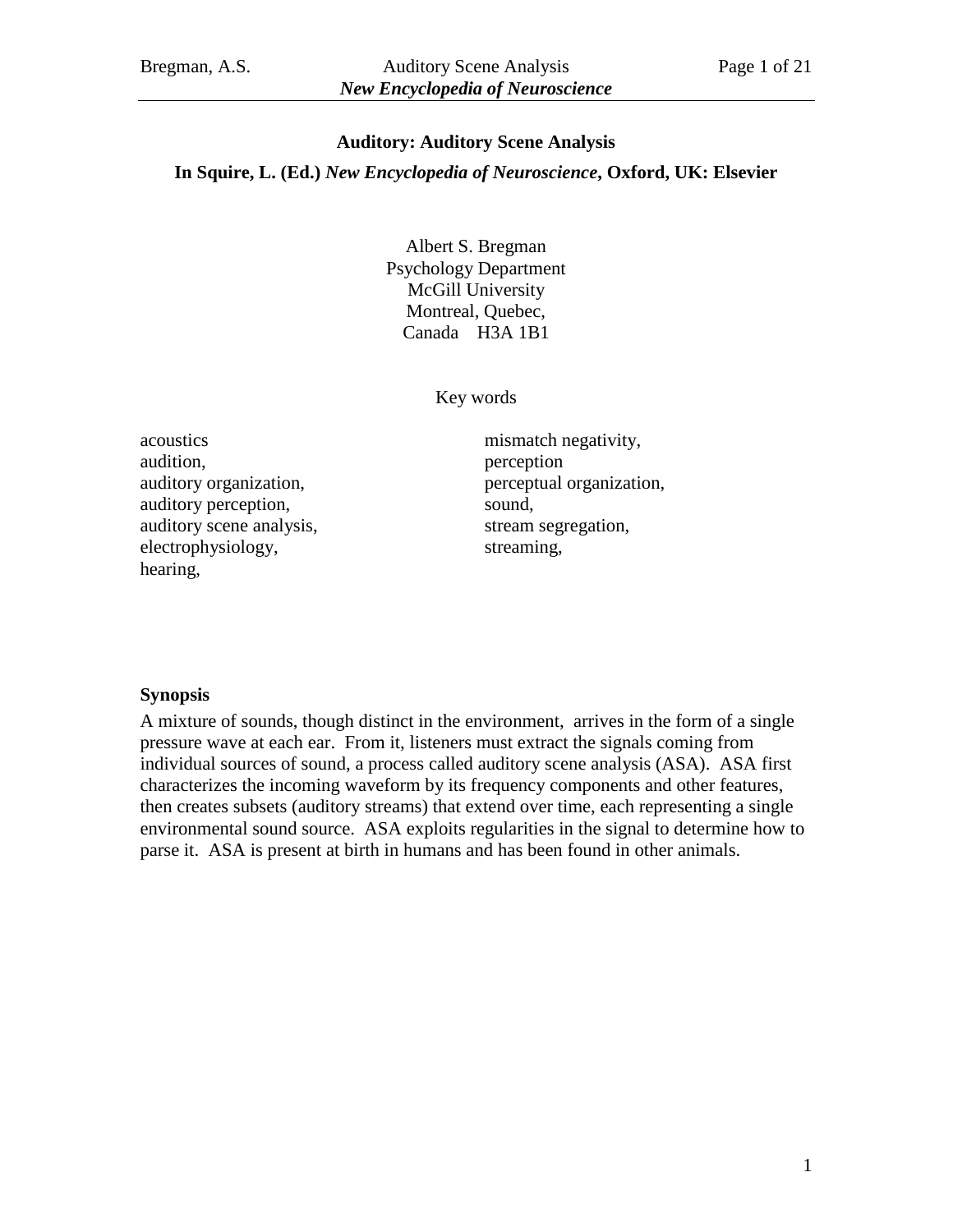# **The scene analysis problem**

In the natural world that surrounds us, and in which we evolved, it is rarely the case that only one sound at a time is present. What reaches our ears is a mixture of all the sounds present at a given moment: a voice speaking, the recorded music in the background, a car passing by, a bird singing. If you ask people how they can hear an individual sound in this mixture, they say that they just focus their attention on whatever they want to listen to. This answer, however, ignores a fundamental difficulty. The mixture that reaches each of our ears is a single pressure waveform that is the moment-by-moment arithmetic sum of the pressure patterns that arise from individual events. This summed wave does not have written on it how many sounds contributed to it or how each sound is buried in it. Yet our auditory systems, and those of other animals as well, have the capacity to find the individual sounds in the mixture—a capacity called auditory scene analysis (ASA).

Every sound of finite duration can be thought of as the sum of a set of frequency components of different amplitudes and phases (a spectrum). An example of a mixture is shown in Figure 1 in the form of a spectrogram, (showing time on the x-axis, frequency on the y-axis, and the intensity at any time-by-frequency position as darkness). This representation is relevant to ASA because there is evidence that the first stage in the neural processing of an incoming acoustic signal involves analyzing its frequency composition. The ASA problem is equivalent to finding a set of spectrograms, which when superimposed and summed, gives us the observed spectrogram. This decomposition would be made easier if natural sounds were compact in frequency or in time, but generally, they are not. Think of two voices heard at the same time. Far from being compact in frequency or time, the frequency components of the two are intermingled on both dimensions.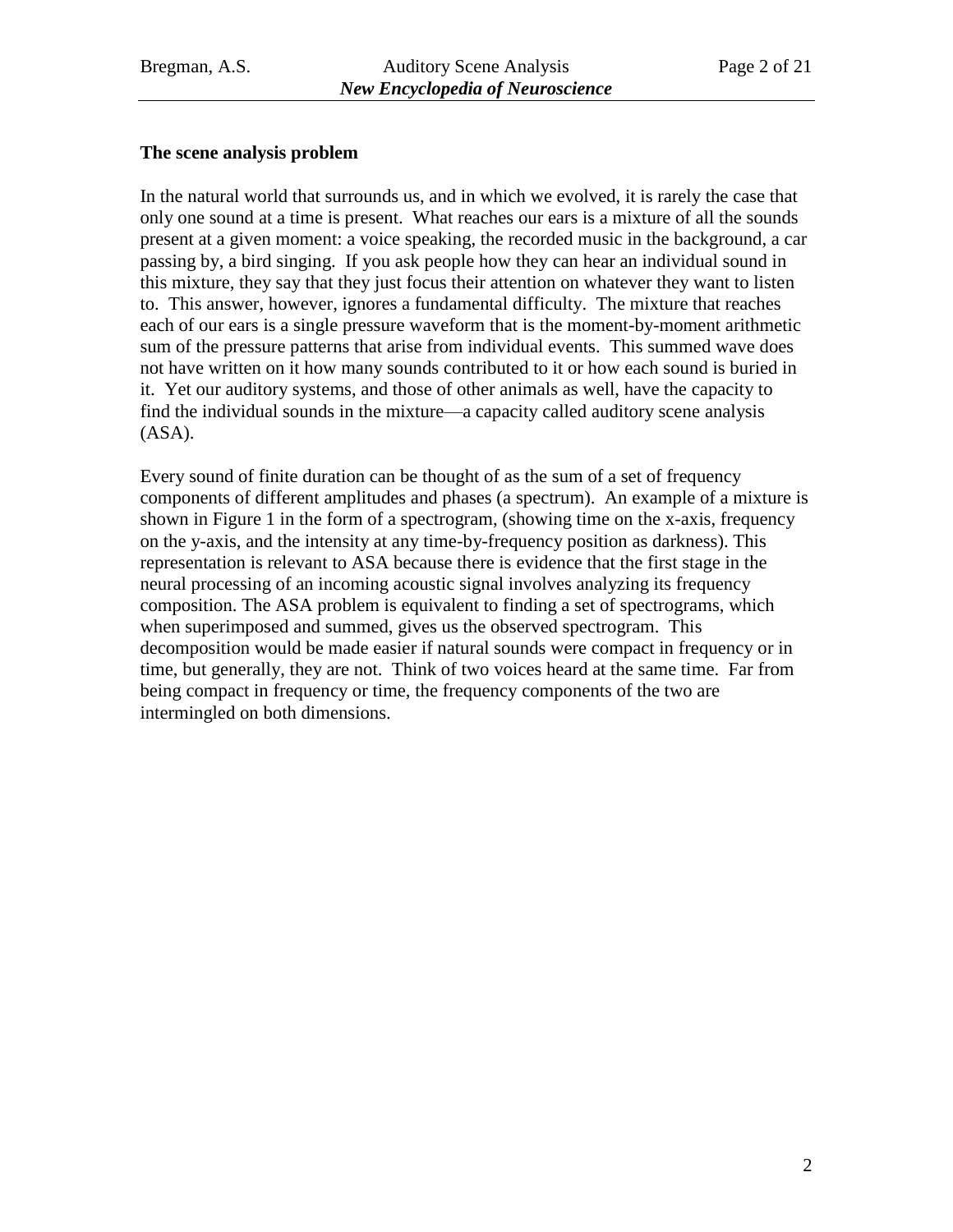

Figure 1. Spectrogram of a mixture of four sound sources: the words, "one, two, three"; a voice singing "da-da-da", a person whistling, and a computer fan.

It should be evident that there are a virtually infinite number of ways in which this a spectrogram can be decomposed into two or more component spectrograms, if the decomposition is not guided by principles. But what sort of principles? Engineers have used mathematical procedures, such as principle components analysis, that solve the ASA problem decisively, but only in very restricted circumstances. Since no single computation will always solve the problem in a broad range of environments, animals are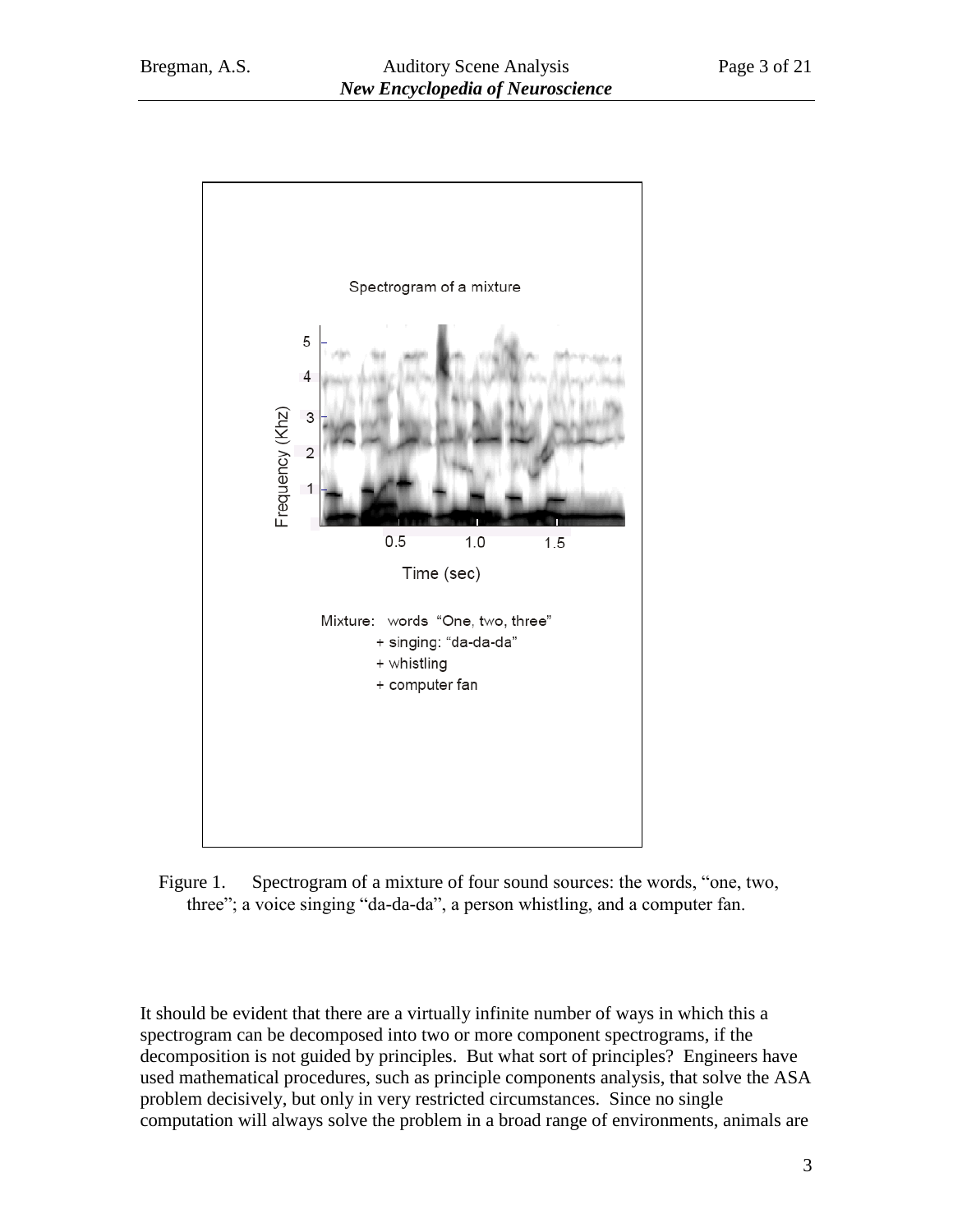forced to work with sets of principles that are called "heuristics" because they are very helpful, but are not guaranteed to always work. These heuristics exploit regularities in the world such as the following: since it is unlikely that two unrelated sounds in the world will start at exactly the same time, if the auditory system registers a set of frequency components whose onsets are approximately simultaneous, it is highly probable that they are parts of the same sound and therefore should be grouped together.

One cannot be sure that every type of animal solves the problem in the same way. Some undoubtedly have specialized mechanisms to extract critical sounds (for detecting prey, predators, or mates m the mixture). The specialized mechanisms may well be neural circuits that act as detectors for the required information, responsive to certain time and frequency relations, and unresponsive to sounds that lack these relations. However, larger-brained animals deal with sound in much more complicated ways, and can learn about the dangers and affordances of new sounds, but only if they can extract them from mixtures. For these animals, including ourselves, it is of great value to have general methods for decomposing a mixture into its component sounds, regardless of whether the latter are familiar or not.

## Primitive and schema-based processes.

There seem to be at least two types of brain mechanisms involved in the grouping of information. The first is a set of primitive (unlearned), bottom-up processes, that is probably shared with non-human animals. As described by Albert Bregman, in his book, Auditory Scene Analysis, these processes group the information by using similarities and discontinuities in the signal, similar to those described by Gestalt psychology in their study of vision.

The second type of mechanism consists of a set of brain processes (called schemas) for dealing with frequent and important patterns in the environment. They may be, completely, or in part, innate, but large-brained animals such as humans can modify them, and develop new ones through learning. These are the mechanisms that permit recognition of conspecific animal sounds, familiar words, melodies, and so on, and probably assist in segregating these patterns from their backgrounds. Schemas are extremely numerous in humans, numbering at least in the hundreds of thousands for a particular adult (consider just the schemas for the tens of thousands of words that an adult can recognize). They can operate in conjunction with attention, as when we are trying to listen to a familiar voice in a crowded room, or prior to attention, as when, in that same room, our own name pops out of the background sound, attracting our attention. Despite the probable importance of schema-based perceptual processes in isolating familiar patterns from their contexts, the present discussion focuses on the primitive processes of ASA.

## ASA as grouping

The decomposition of the information in the mixed spectrogram of Figure 1 can be viewed as a problem of grouping. This grouping has two aspects, simultaneous and sequential. Simultaneous grouping determines which parts of the complex information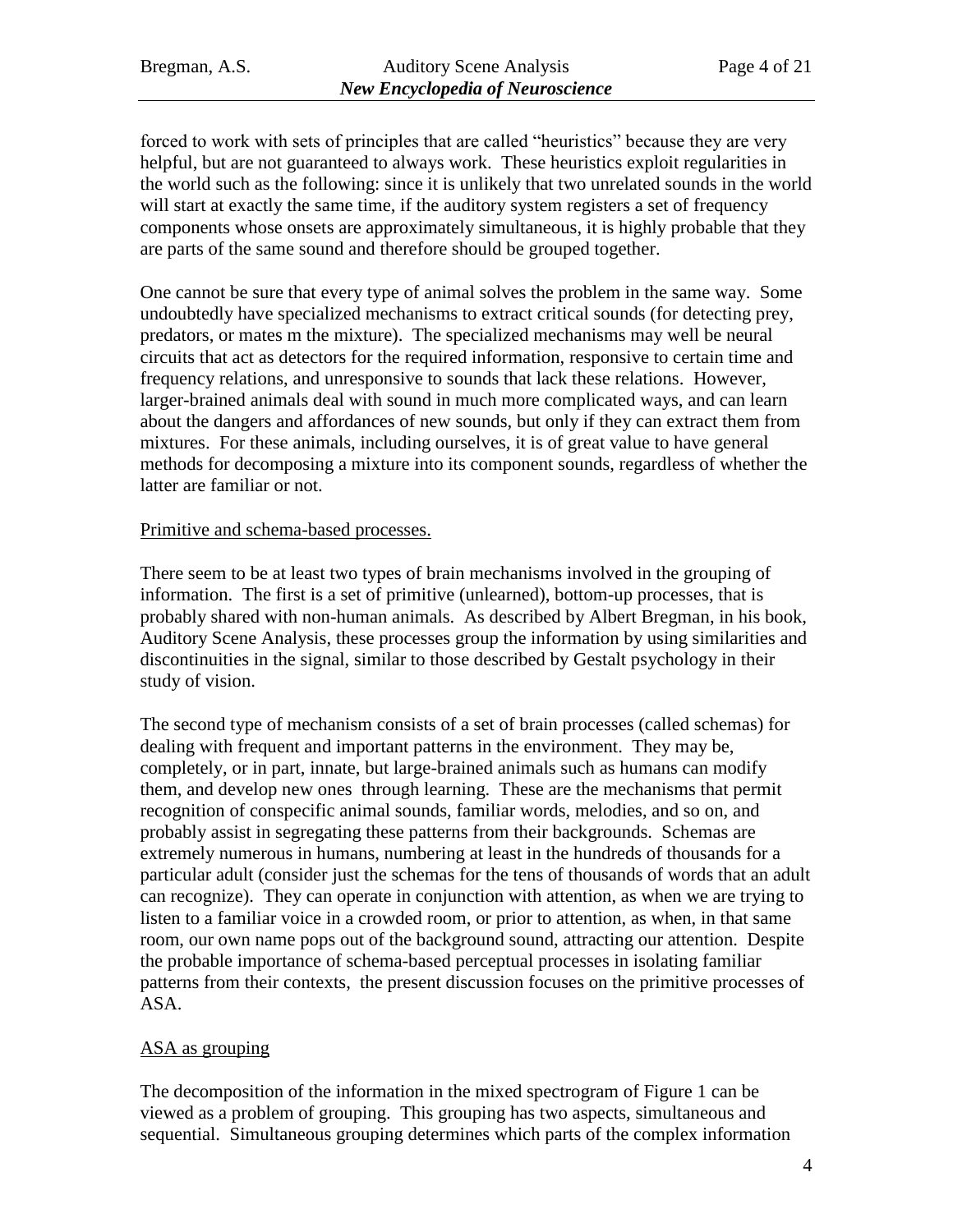presented simultaneously to the senses should be allocated to the same description of an environmental event. One can think of this as sharing out the energy of the spectrum that is present at a given moment. In the spectrogram, this represents the grouping of energy on the y dimension, and even on the z (intensity) dimension, since the energy at a single frequency-by-time location may not all have come from a single environmental sound.

Sequential grouping is responsible for answering the question of which spectral components should be connected up over time (the horizontal dimension of the spectrogram) to yield a representation of a distinct train of events in the environment. The two types of grouping interact, but it is convenient, for exposition, to describe them one at a time.

# **Sequential integration & segregation**

A laboratory phenomenon called stream segregation, or streaming, illustrates sequential integration. The reader can view an illustration of a pattern of sounds in Figure 2 and listen to it in (Demonstration 3 from Bregman & Ahad, 1996). The stimulus is a rapid cycle composed of two tones, a higher-frequency one (H) and a lower-frequency one (L), formed into triplets, separated by short silences: HLH–HLH–HLH–(repeated). The H and L tones are far apart in frequency. This cycle gradually speeds up. At slow rates, the HLH triplets are heard as repeating units with a galloping rhythm; but as the sequence gets faster, the high tones seem to segregate from the low ones and we hear two parallel sequences, one consisting of the a sequence of high tones and the other, a slower sequence of the low tones. These two streams of sound seem to be going on at the same time, yet are perceived independently. Attention seems to be able focus on one stream or the other, but not on both at the same time. When the high and low tones are close to one another in frequency, the perception of the gallop persists even at higher speeds, and the sequence remains as a single coherent stream. This shows the importance of frequency separation, as well as speed, in causing the H and L tones to form separate streams. (These effects are illustrated in Figure 2 and Demonstration 3 from Bregman & Ahad, 1996) This stream formation is a form of ASA. When the streams are segregated, the system is betting that there are two sources of sound in the environment, not one. While sequential grouping of the sensory data in a complex environment may not operate in as simple a way as in the streaming phenomenon of the laboratory, it is thought that this phenomenon is a glimpse of the sequential process of ASA in a pure form. Consequently, this artificial version of ASA has been used extensively to study sequential grouping.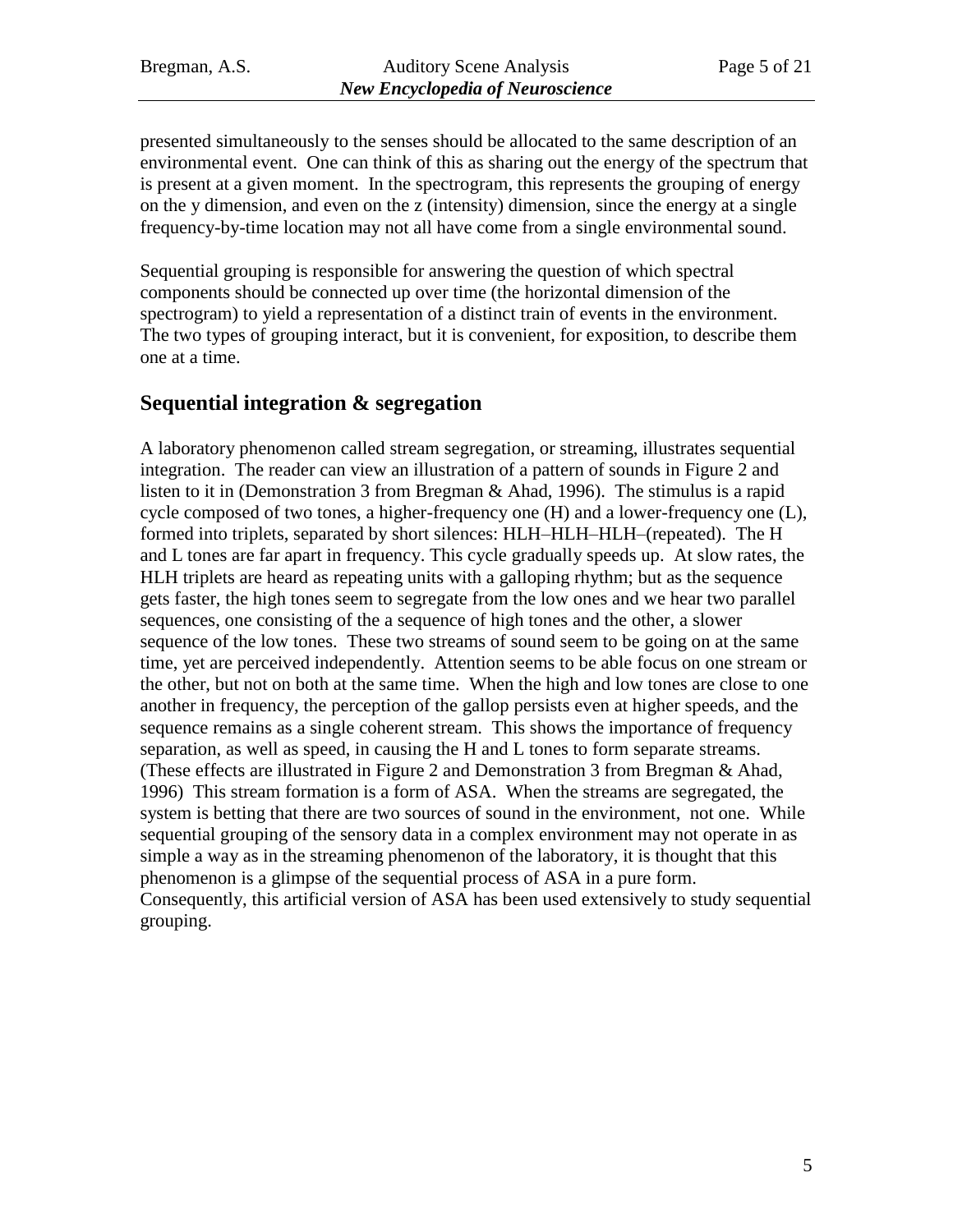

Figure 2. Diagram of four condition in the galloping pattern of a higher tone (H) and a lower one (L) played repetitively in a galloping pattern: HLH–HLH–HLH–.... The connecting lines indicate the perceived streams. The top two panels show the effects of frequency separation; the bottom panels show the effects of speed.

The streams need not be as simple as those of Figure 2. One can interleave the notes of a melody with distractor tones, destroying our ability to recognize it ((Demonstration 5 from Bregman & Ahad, 1996)) However, if the melody and the distractors are separated in pitch range, one can hear each sequence in a separate auditory stream. Incidentally, the number of concurrent streams is not restricted to two. The upper limit is unknown, If one uses only musical notes, varying only their pitch, the limit seems to be three or four. However, if one were to add quite different sounds to the mixture, such as the clicking of a clock, the ringing of a telephone, spoken digits, and so on, the number would undoubtedly be higher.

#### Factors contributing to sequential segregation

We can think of the tones in each panel of Figure 2 as laid out on a two dimensional surface (time by frequency) and can imagine that grouping occurs as a result of relative proximity on this surface. When the frequency separations are small and the time separations large (at low speeds), the time dimension—having the greater range of values—will dominate the grouping, and tones will group with their nearest temporal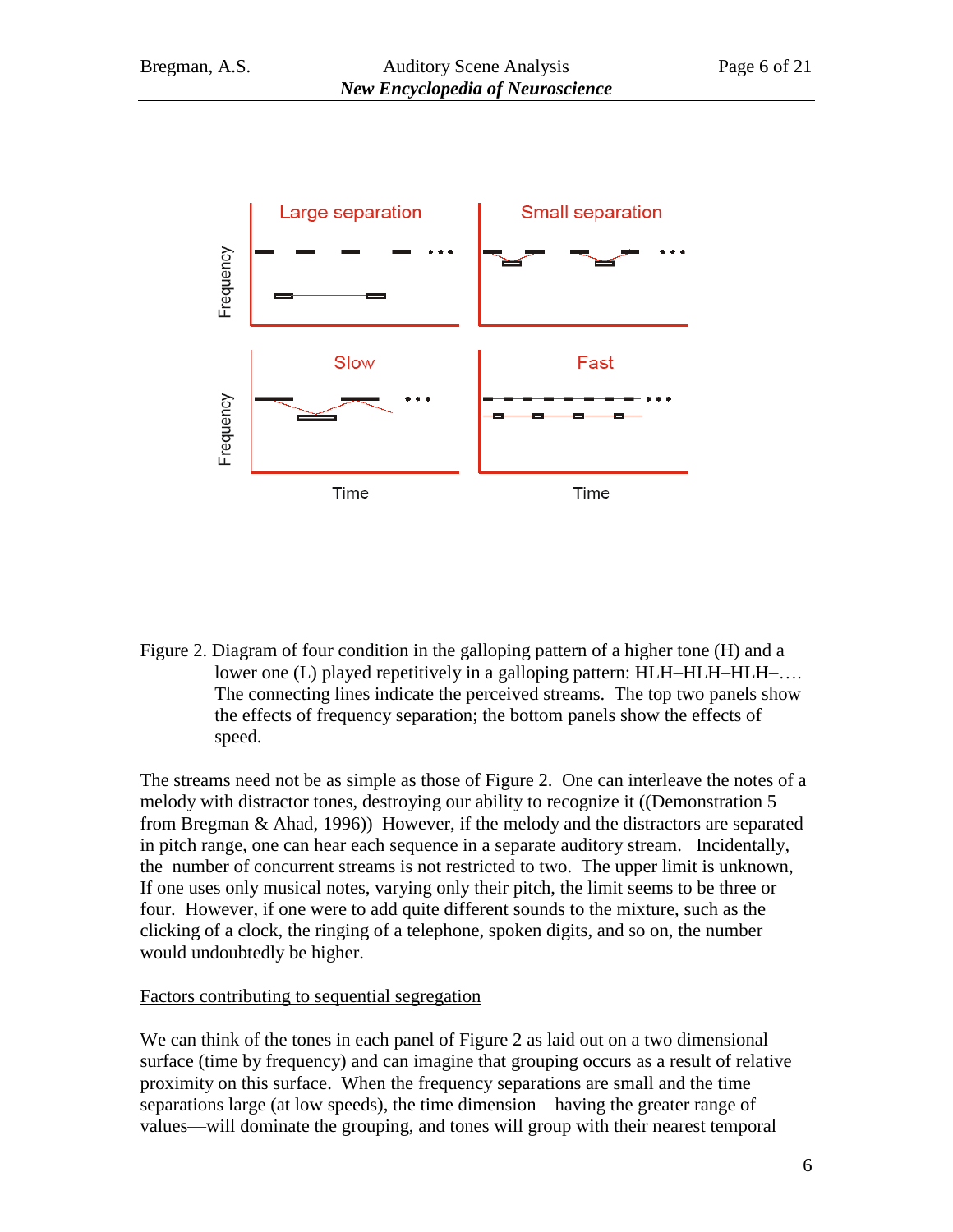neighbors, regardless of the small frequency differences. However, when the temporal separations are small (high speeds) and the frequency separations large, then frequency differences will be dominant and tones will group with tones that are close in frequency. It is as if the auditory system forms clusters in the frequency-by-time space that minimize the distances within clusters and maximize the distances between them.

However, two dimensions, e.g., the frequency and time separations of pure tones, are not enough to represent all possible differences between sounds. Other differences also contribute. The segregation of complex (as opposed to pure) tones can be based on: (a) differences in fundamental frequency,  $F_0$  (even when the harmonics are restricted to the same frequency range), (b) differences in spectral shape, with  $F_0$  held constant, perceived as differences in timbre (Demonstrations 9 & 10 from Bregman & Ahad, 1996) (c) differences in spatial location (Demonstration 38 from Bregman & Ahad, 1996), (d) in intensity and (e) in amplitude envelope (e.g., rise and fall times).

The effects of these differences combine. For example, if, in a rapid sequence of alternating A and B tones, A and B are different in two ways, say in timbre and in spatial location, they will segregate more readily than if different in only one of these ways. It is as if the best clusters are formed in a multidimensional similarity space, including time as one of its dimensions.

A separate factor that contributes to grouping is continuity. If changes from A to B in the repeating sequence ABAB… are abrupt, the A's and B's are more likely to form separate streams than if the properties of A smoothly transform into those of B. For example, if A and B differ in frequency, then frequency glides joining A and B tend to hold the tones together as a single stream of sounds.

## Cumulative effects

There is a gradual increase in the tendency of A and B to form their own streams with increased numbers of repetition of the A-B alternation. However, the alternation of two tones in a regular pattern is not a requirement for the buildup of such streams. Two sets of tones all different, but separated into two distinct frequency bands, can also segregate into separate streams. The segregation tendency dies away gradually during a silent gap and starts building up again after the silence.

It has been proposed by Stuart Anstis and Shinya Saida that the effects of repetition can be explained by the existence of frequency-transition detectors, whose function it is to integrate successive tones into a single stream. Repetition of ABAB… transitions lead to the habituation of these detectors, so that they can no longer perform this integrative function. A problem for this theory is that it appears that any perceptible difference at all between two tones may promote their segregation into two streams; so the habituation theory would require the auditory system to have a very large number of types of transition detectors.

An alternative theory, functional, rather than physiological, argues that the default condition of grouping is to assign all incoming sounds to a single stream, but the repeated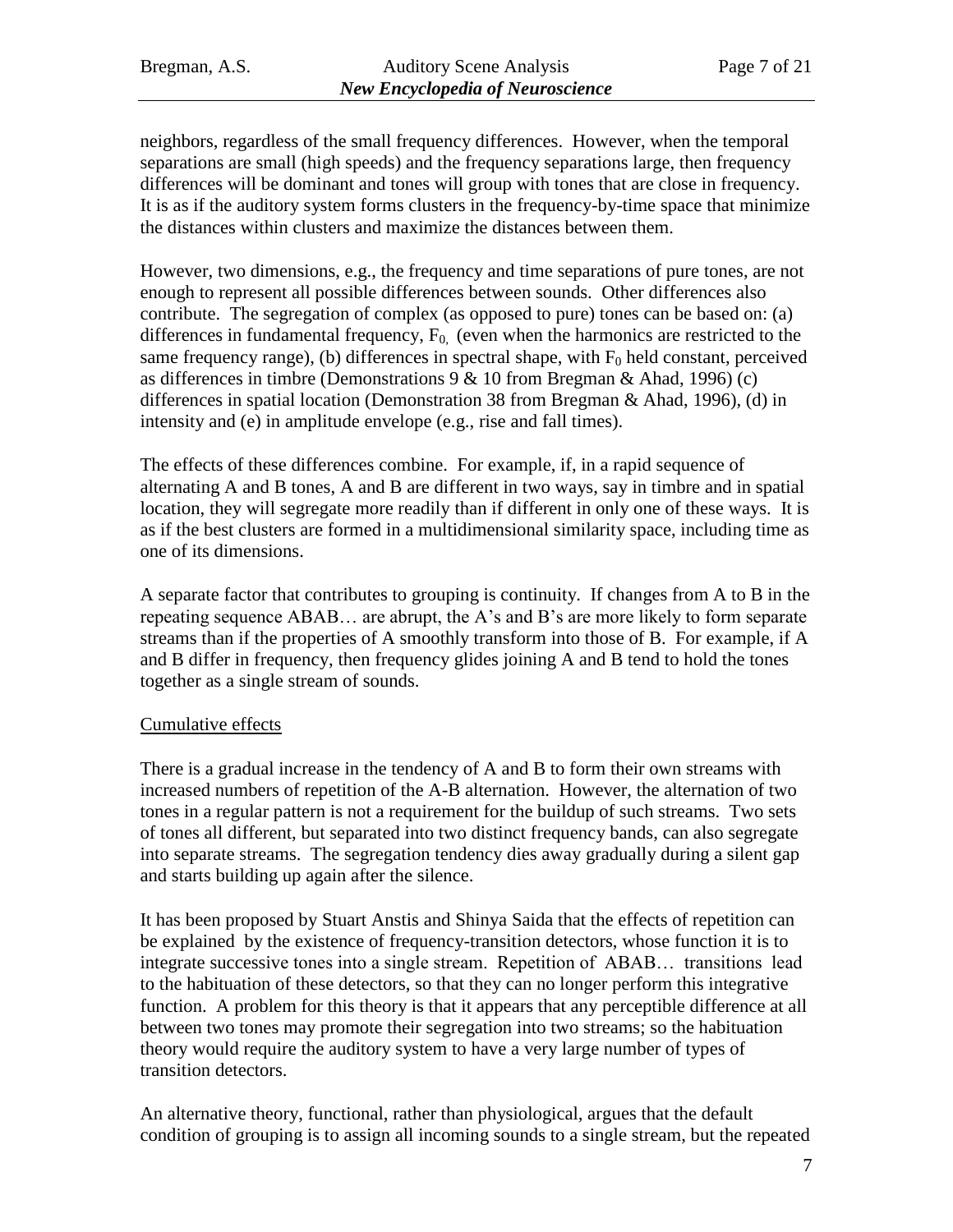occurrence of tones in different frequency regions builds up evidence that the sounds are coming from two different sources and should be assigned to separate perceptual streams.

### Van Noorden's two boundaries

Stream segregation seems to take two forms, shown by the two curves in Figure 3, based on the data of Leo van Noorden who studied segregation of the HLH–HLH–... pattern. The x-axis represents time between adjacent tones, while the y-axis represents the frequency separation of the H and L tones. Each of the two curves represents the timeby-frequency threshold between hearing one versus two streams. At frequency-time values above the curve, one hears two streams and below the curve, one stream. However, there are two different curves. The upper one, the temporal coherence boundary (TCB), was obtained when the listeners were trying to hold onto a singlestream percept, and the lower one, labeled fission boundary (FB), when they were trying to hear two streams. Two facts are evident: The first is that when trying to hold onto a single stream they could do so at higher frequency separations and speeds than when they were not. This is not surprising. More remarkably, when they were trying to segregate the streams, the rate of presentation had a very small effect.



Figure 3. Curves by van Noorden showing the thresholds for stream segregation. For each curve, the area above it shows the region (in frequency x time) in which two streams are heard; in the area below it, only one stream is heard. The temporal coherence boundary (TCB) is obtained when the listener is trying to hear all the tones as a single stream. The fission boundary (FB) is found when the listener is trying to hear the tones in two separate streams. The tonal pattern used was a galloping sequence of the form LHL–LHL–…, where L and H are lower and higher frequency tones respectively.

The different shapes of the two curves reveal the activity of two different mechanisms of segregation. When trying to hold onto all the tones as a single stream, the process that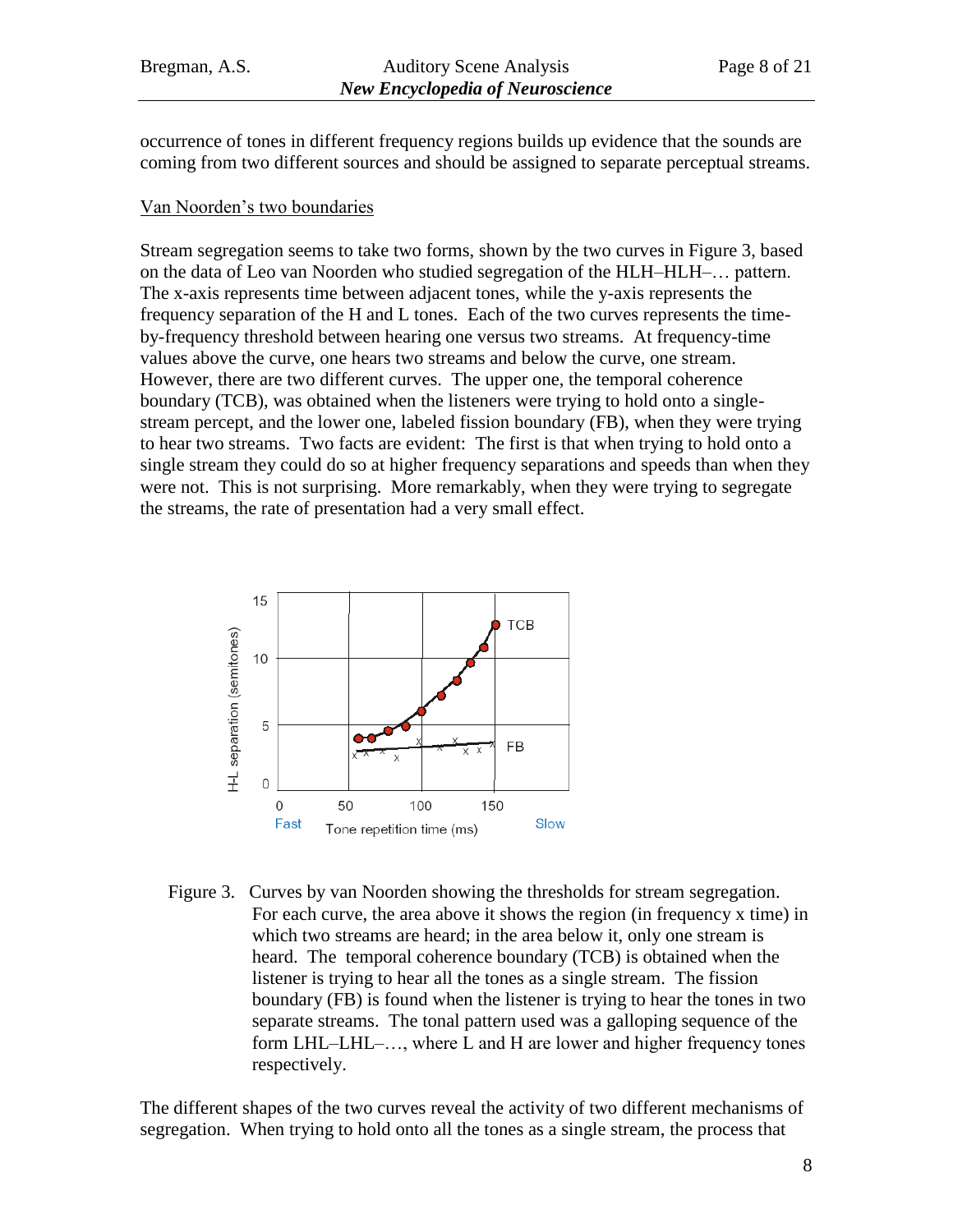interferes with this goal is probably the primitive, bottom-up process of grouping. When trying to hear separate high and low streams, the process employed is one of selective attention, trying to hear either the high or the low tones – a top-down process, which is limited only by the listener's ability to discriminate the higher and lower tones at high speeds..

### Effects of sequential grouping

When streams are strongly segregated from one another, the effects are numerous: (a) melodies and rhythms seem to include only within-stream sounds; the temporal relations between concurrent streams become uncertain. Indeed, it appears that for any pattern of sound to be clearly perceptible, it must involve only the elements of a single stream.

# **Simultaneous integration**

#### Cues favoring the grouping of simultaneous components

One of the most effects on the allocation of spectral energy to simultaneous sounds "harmonicity". Many natural sounds including the vowel-like segments of human speech, and the pitch-possessing portions of the calls of other animals, have repetitive waveforms. So also do certain manufactured sounds, such as the sound of a violin. Repetitive waves have a pitch, and are composed of harmonics—frequencies that are integer multiples of the lowest frequency (the fundamental). The auditory system has mechanisms for detecting and grouping a subset of frequency components that are multiples of the same fundamental (a harmonic series). Furthermore, it can find more than one harmonic series at a time, allowing the listener to hear concurrent sounds that have different pitches. Both humans and computers depend strongly on harmonicity to segregate simultaneous components. For example, it is easier for us to segregate a man's voice from a woman's that from another man's, and computer models of the segregation of speech from other interfering sounds typically use the harmonic structure of the vocalic sounds as the main grounds for finding a stream of speech in the mixture.

Harmonicity is not the only basis for segregating concurrent sounds. Another important one is synchrony or asynchrony of onset. It is very likely that all the frequency components from a single environmental sound will start together, and it is very unlikely that the components of unrelated sounds will start at the same moment. So synchrony and asynchrony are used by the ASA system to determine whether or not frequency components should be allocated to the same sound. A third factor is the frequency separation of concurrent components. Components that are further apart are less likely to be treated as part of the same sound.

Another difference between components that is used by ASA is their difference in spatial location. This difference, by itself, does not powerfully group and segregate sets of concurrent components (although it is very powerful in sequential stream segregation). However, when other principles, such as asynchrony of onset, act to segregate concurrent components, spatial differences seem to multiply the strength of this segregation. It is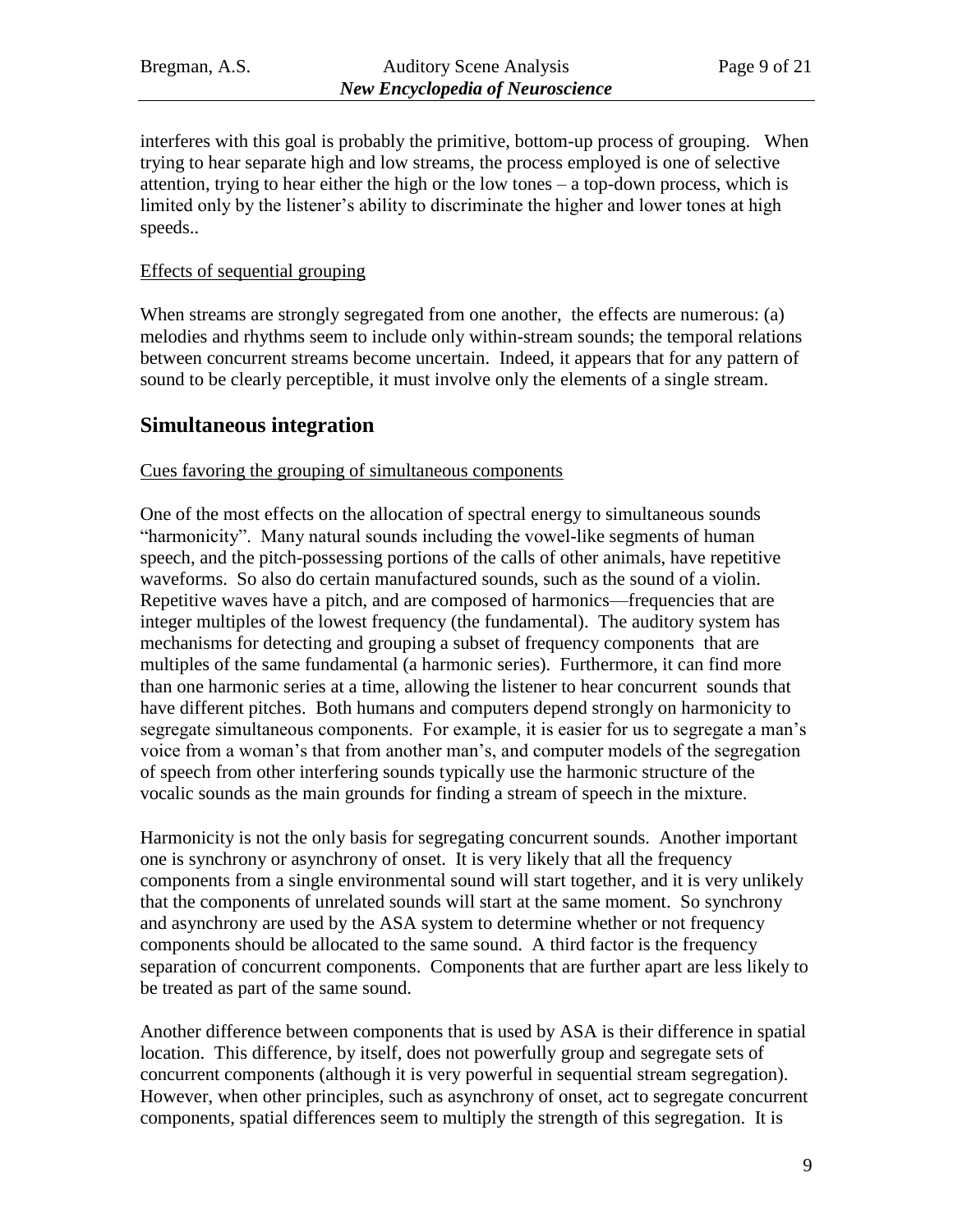surprising that spatial differences have such a limited effect in human ASA. Engineers use a technique called blind separation, in which the separation of voices is primarily or even exclusively based on spatial separation. However, spatial information is not always reliable in natural environments (for example when the sounds are coming around a corner). Perhaps this is why spatial cues are not used by humans as a primary basis for grouping components.

#### Achievement of stability in the face of unreliable acoustic evidence

It is not only spatial cues that are unreliable. While harmonicity is a good cue, many sounds are not harmonic. There is no pitch involved in footsteps, accelerating cars, scratches, or bumps—yet these sounds are informative and we need to know how to group their components across the spectrum and over time. Because even the best cues are not always reliable, the ASA system assesses many cues and allows them to reinforce, or compete with, one another in controlling the decisions about grouping (as if the various cues could vote for their own preferred organizations).

Another method that the ASA system uses because cues are less than perfectly reliable is the conservative strategy of maintaining an existing interpretation until evidence piles up that it is wrong. The system seems to start off with the hypothesis that all acoustic input is part of a single sound. As evidence builds up, an organization in terms of a number of distinct sounds emerges. Maintaining a stable percept, despite the fact that cues can suffer interference, means not altering the grouping of the sounds upon encountering a brief drop in intensity, or a momentary change in interaural spatial cues, as the listener passes behind an obstruction. If each brief glitch caused a reorganization, our perceptions would be highly unstable. Hanging on to an existing organization is a valuable strategy in a world that is more stable than the cues about it are.

What, then, are the perceptual effects of simultaneous grouping—sometimes called fusion? Its most obvious one is on the number of perceived sounds and the distinctness of their qualities. When segregated, we hear more distinct sounds, each with its own qualities of pitch, timbre, loudness, location and so on, whereas when fused, the full set of frequency components create the qualities of a single global unit, which, at any given moment, has only one pitch, one loudness, one spatial location, and one timbre.

## **Competition between sequential and simultaneous grouping**

Although we have been looking separately at the two major dimensions of grouping sequential and simultaneous (the horizontal and vertical dimensions, respectively, of a spectrogram)—it is important to recognize that each of these affects the other. Often they compete. This competition is illustrated in Figure 4, a simplified spectrogram whose horizontal and vertical dimensions show time and frequency respectively. A, B and C are three pure-tone components. First A occurs alone, followed by B and C together, and this pattern is repeated cyclically. The BC spectrum can be interpreted as a complex tone with two frequency components or else as two simple tones, B and C, that happen to occur at about the same time. One can hear the total cycle as a two-tone stream formed of A and B, repeating over and over, accompanied by a one-tone stream, consisting of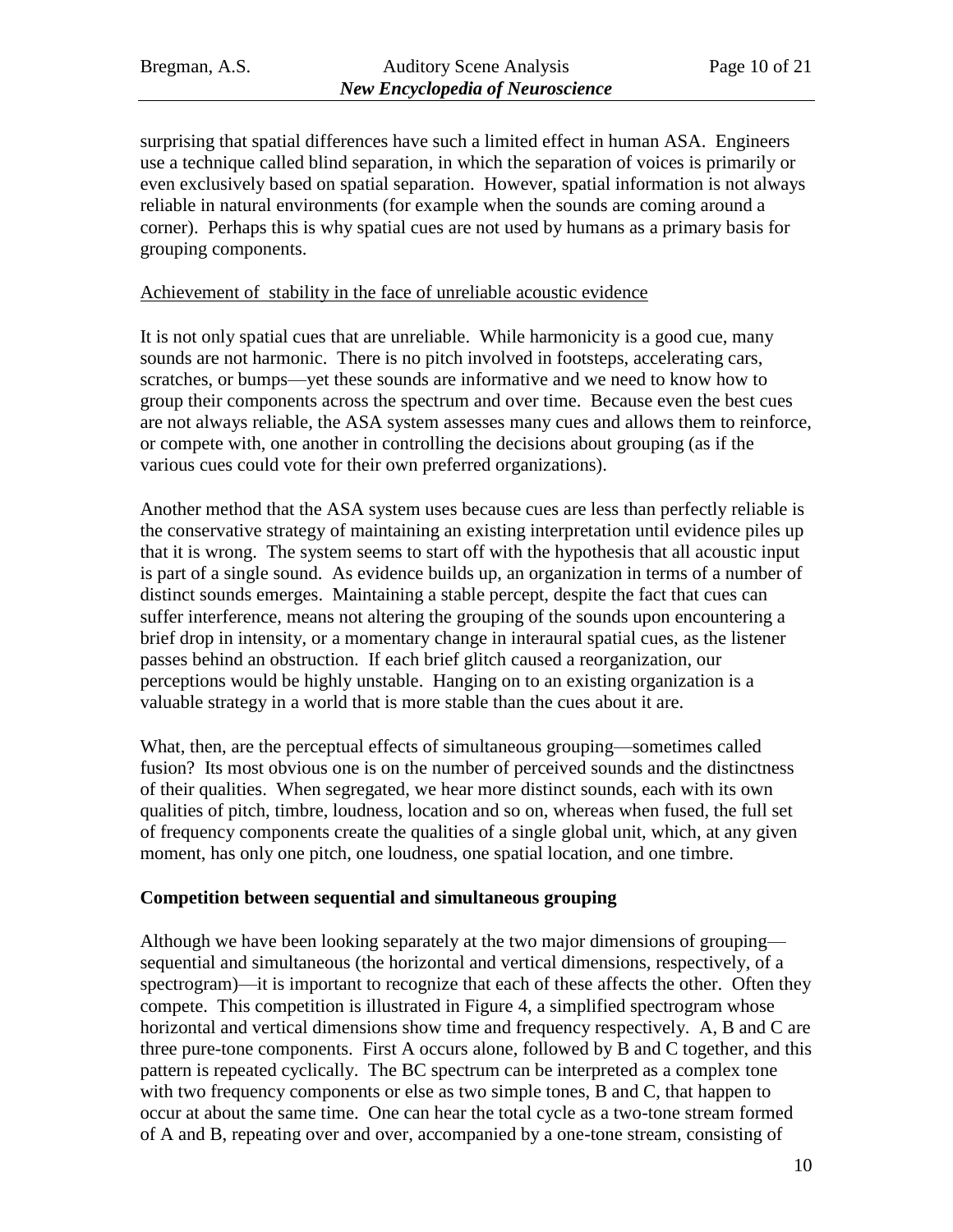

repetitions of C. Alternatively, one can hear a pure tone, A, alternating with a rich tone, BC.

> Figure 4. Diagram of an stimulus pattern in which a pure tone, A, alternates repeatedly with a pair of pure tones, B and C. The arrows show that the temporal positions and frequencies of both A and C may be varied. As A comes closer to B in frequency or time, it captures the latter more strongly into a sequential stream. As C comes closer to B in frequency or becomes more synchronous with it, it captures B more strongly into a fused perceptual unit.

This is a good stimulus for demonstrating the competition of sequential and simultaneous organizations. First we can increase the sequential grouping of A with B by moving A closer to B in frequency as in (Demonstration 25 from Bregman & Ahad, 1996) This not only increases the AB sequential grouping, this grouping weakens the BC simultaneous grouping, so that the BC spectrum is heard as less rich. Conversely, if the simultaneous grouping of B with C is manipulated by altering the BC asynchrony (Demonstration 26 from Bregman & Ahad, 1996), not only is the fusion of B and C affected, but also the sequential grouping of A with B. As the BC fusion becomes weaker due to greater BC asynchrony, B becomes more available to form a sequential pure-tone stream with A. It is as if A and C were competing to make a connection with B.

# The old-plus-new heuristic

Another example of an interaction between simultaneous and successive organization is the old-plus-new heuristic. In natural environments, sounds do not strictly follow one another in time, nor are they exactly superimposed on one another. Instead they are typically overlapped. The old-plus new heuristic uses the moment when a new sound enters a mixture to derive a very good description of the newly entering sound. It works as follows: When a spectrum suddenly becomes more intense or more complex , the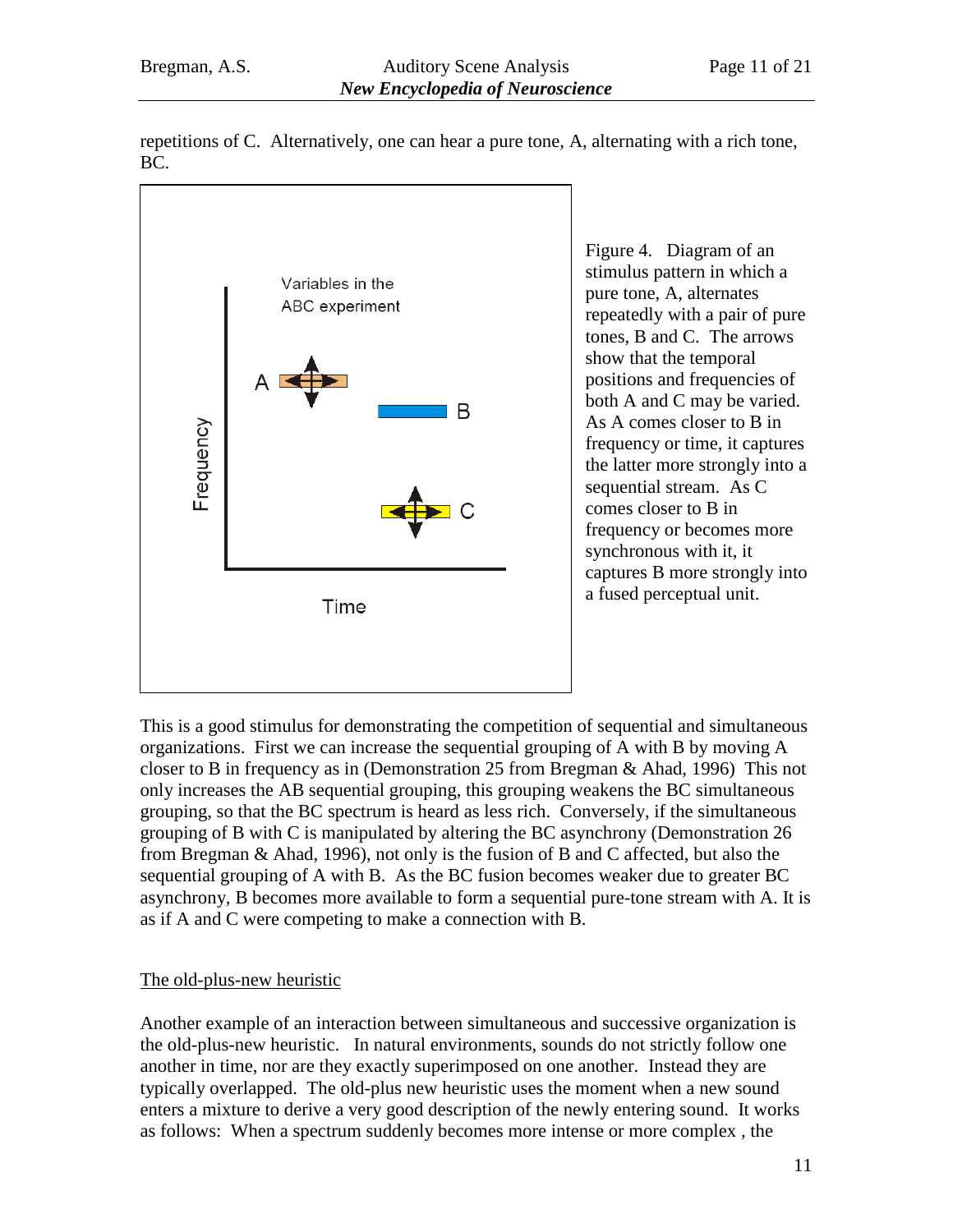auditory system carries out an analysis of this spectrum to determine whether the spectrum just before the change—or one very similar to it—is still present after the change. If so, it treats the changed spectrum as the sum of a continuing old spectrum plus a new sound (hence the name old-plus-new). Since it can compute the difference between the earlier and later spectra, it can derive, with some accuracy, the properties of the new sound. Note that it is not necessary that the earlier spectrum contain only a single sound, as long as no sound within it drops out at exactly the instant that the new sound begins. So the moment of onset of a new sound plays a critical role in identifying it and it would be surprising if the nervous system did not have mechanisms that were specialized for the analysis of sudden increases in spectral intensity or complexity

# **Explanations**

Explanations of stream segregation and other manifestations of ASA have fallen into two categories: functional and neurophysiological. The discussion up to this point has been about the job of the ASA system and which of its properties allows it to carry out its job. What cues does it use? How does it put them together? How does evidence accumulate? How do top-down and bottom-up processes interact? The concept of an ASA system is not actually a theory but a set of concepts and observations that can act as constraints on the form of such a theory.

An example of a physiological theory is one offered by Leo van Noorden and a closely related one proposed by William Hartmann and Douglas Johnson. The basic argument is that for stream segregation to occur, the members of the two streams must activate nonoverlapping populations of hair cells in the cochlea of the listener (van Noorden), or, different frequency channels in the cochlea (Hartmann and Johnson). It is argued that the reason that streams can form on the basis of frequency differences is because each frequency has its strongest effect on a different population of hair cells. The reason that streams can form on the basis of differences in ear-of-arrival is that there are different populations of hair cells (or frequency channels) in the cochleas of the two ears.

This theory is attractive because it is simple and makes the peripheral sensing apparatus responsible for stream segregation . If true, it would open streaming to investigation by well-understood physiological techniques. Unfortunately, a number of findings fail to support this theory. The most clear-cut evidence comes from an experiment in which complex tones containing exactly the same spectral components were made to sound different in timbre and pitch by manipulating the phases of their components. When two tones that had different phase relations among their components were rapidly alternated in the galloping pattern described earlier (ABA–ABA–…) each tone formed its own stream, despite the fact that it activated the same frequency channels within the cochlea as the other tone did.

In some trivial sense, the external sense organ is indeed responsible for stream segregation. After all, unless sounds differ in some way at the early receptive levels, the rest of the brain will never hear about it. However, this is far from saying that the neural computation that establishes the separate streams is close to the sensory periphery. One reason to believe that stream segregation, and in general, ASA, is computed higher up in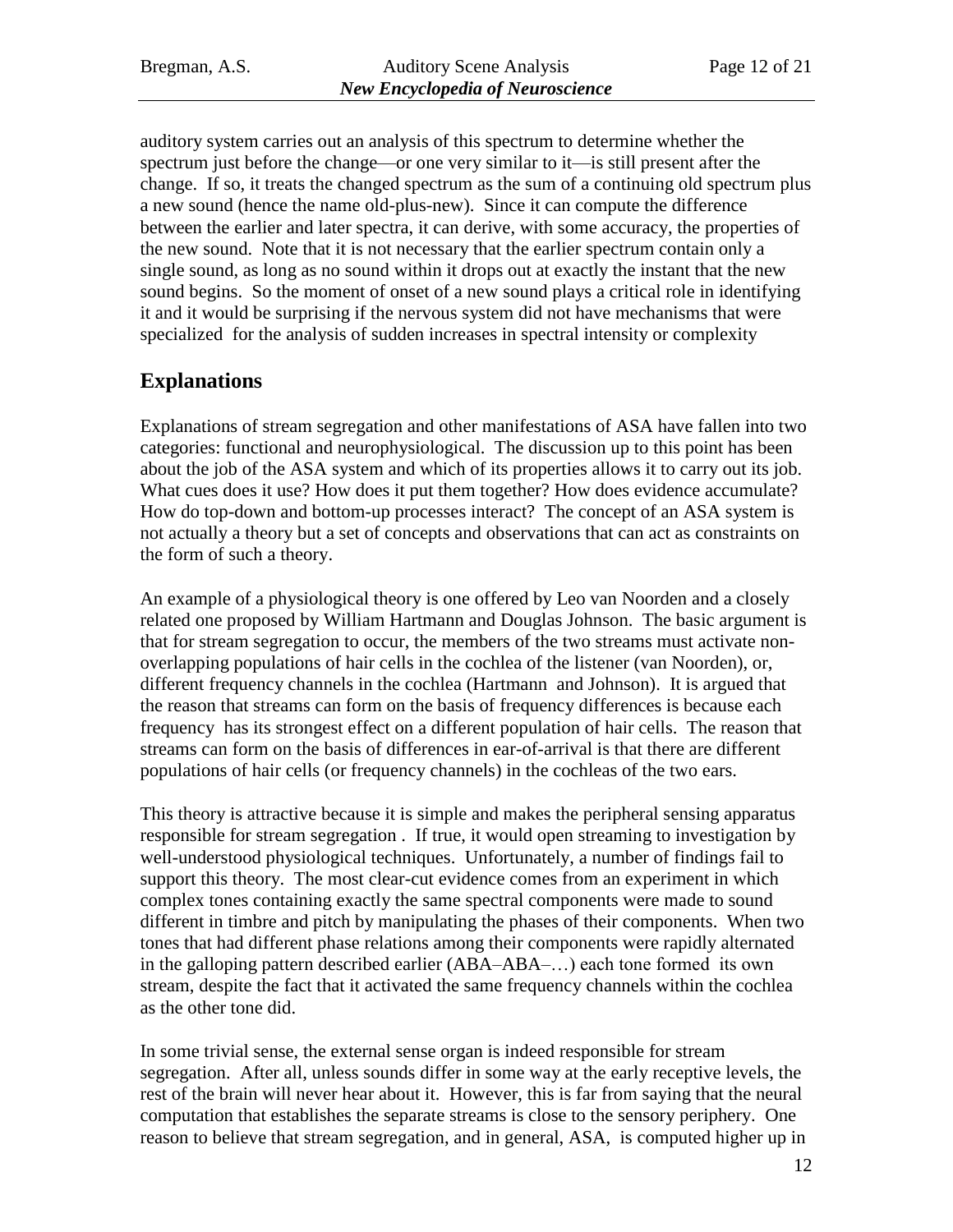the brain is that the instructions given to listeners, which activate top-down processes, can affect grouping in ambiguous cases. Another is that various auditory differences among the set of incoming sounds (e.g., pitch, spatial location, onset asynchronies) have an combined effect on the segregation of streams. Yet these cues may be provided by different sorts of feature analyzers. Bringing together the "votes" of the different feature analyses has to be done at a level beyond the one at which the features are first detected, and at a level at which the effects of prior learning can play a role (probably in auditory cortex).

While adequate physiological explanations of ASA have not yet been forthcoming, physiological methods have been able to attack questions that are not easily answered using behavioral methods. One such question is whether the creation of auditory streams (the brain's representation of distinct environmental sounds) out of a sequence of sounds can precede the involvement of attention or requires the participation of attention. It is very hard to solve this problem using behavioral methods, because whenever human listeners have to carry out a task, such as reporting whether a particular set of sounds forms a separate stream, this task focuses their attention on the sounds. Elyse Sussman and her colleagues have studied the involvement of attention in stream formation by recording event-related potentials (ERP) from scalp-mounted electrodes when people are exposed to sequences of sounds while their attention is distracted by a visual task. She has used a component of the ERP called mismatch negativity (MMN), to detect whether the sounds are forming separate streams. The results suggest that at least three separate streams can be formed while the listener is not paying attention to the sounds, but as soon as attention is focused on one stream, the MMN evidence for the existence of the other streams disappears. So at least in some circumstances, stream segregation may be preattentive.

The ERP method is particularly well suited for studying auditory organization in persons who are not capable of reporting on their experiences, such as young infants. Do newborns organize sound the way adults do? If they do not, it suggests that the ASA methods may be have to be learned. István Winkler and his colleagues played sequences of sounds to sleeping newborn infants at 2 to 5 days of age. There was clear evidence for auditory stream segregation. This supports the idea that the mechanisms of ASA are primitive, in the sense of being inborn, and can give an initial boost to the infants' early learning about the important sounds in their environments, preventing them from memorizing the accidental combinations of properties exhibited by fortuitous combinations of sounds.

#### **Auditory scene analysis in other animals**

Non-human, just like human animals live in a world where sounds come mixed with others. Yet they must respond only to certain sounds in the mixture. An important motivation for studying ASA in non-human animals is that its physiological basis could be investigated. Accordingly, ASA has been studied in a number of species, including birds, bats, frogs, fish, pinnapeds and insects. However, a word of caution is in order. ASA is an accomplishment, not a mechanism, Even if different animals succeed in partitioning the sound mixture to the extent needed to detect their particular predators,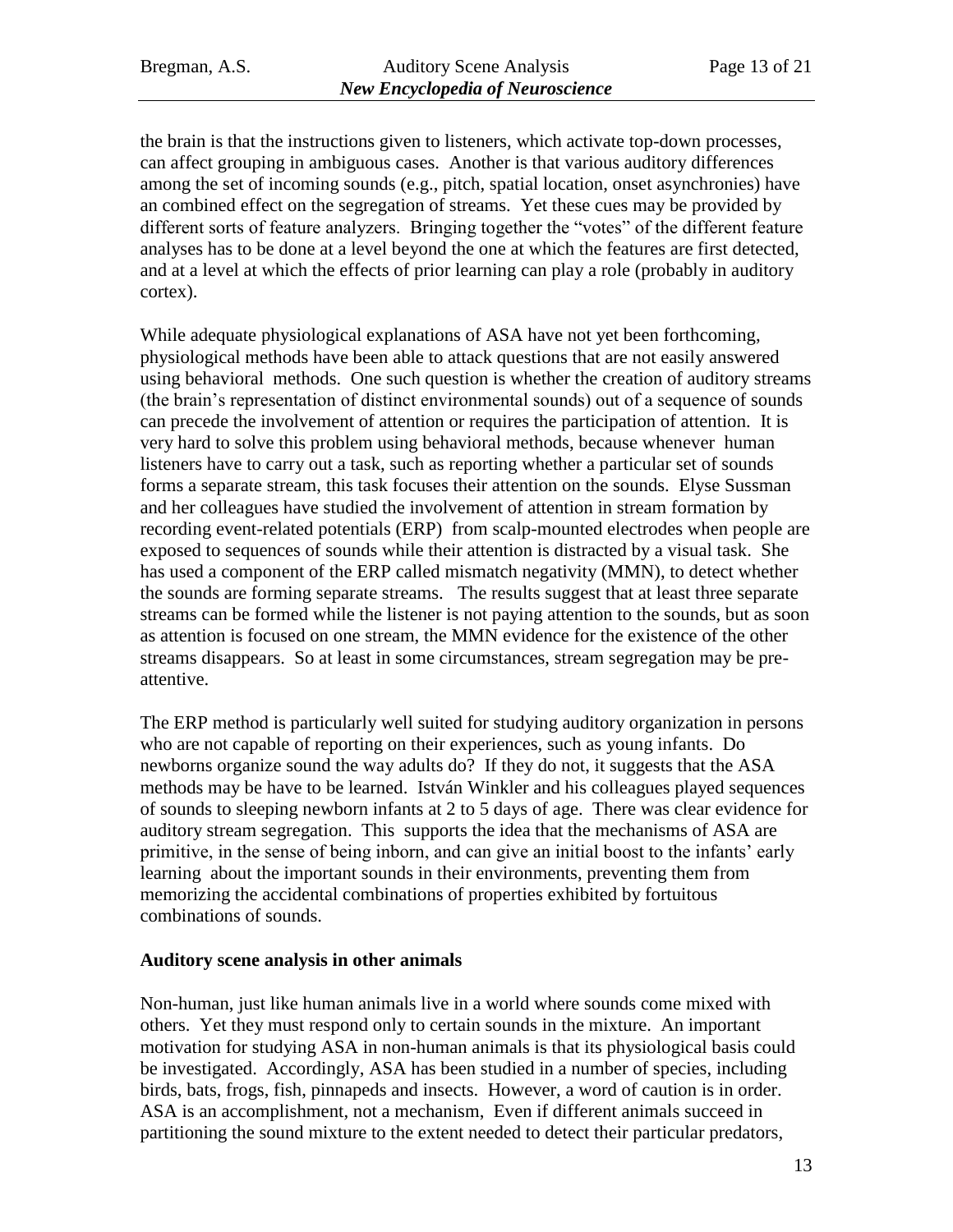prey, or potential mates, this does not mean that each of them does it by the same mechanisms that the others do or that humans do. It is probable that many species have mechanisms to extract specific features and patterns that are important to the particular type of animal involved, and probably prepare certain actions that are appropriate responses to the detected patterns. Even humans may have them: some theorists have claimed that we possess specific mechanisms for extracting speech patterns from mixtures. Another example is that bats use specific bands of acoustic energy in the echolocation of their prey and have neural mechanisms specialized in the extraction of specific patterns from the echo data.

Macaque monkeys are large-brained animals and might be expected to share the general ASA mechanisms with humans. In one study with macaques, a rapid alternation of tones of two different frequencies, A and B, was delivered to them while recordings were made from their auditory cortexes. In humans, as the rate of alternation of A and B is increased, stream segregation increases. In the macaque auditory cortex, cells that respond best to A also respond a little to B. But as the rate of A-B alternation increases, these A-sensitive cells stop responding to B. It is as if the rate increase had caused stream segregation to occur, so that the cells that responded to A no longer "saw" B. The same finding has also been reported in bats and starlings. Of course, even if this effect really is part of the stream-segregation mechanism, it does not automatically imply that the A-sensitive cell is, by itself, responsible for stream segregation. It may merely be a point at which one of the effects of stream segregation can be detected by an outside observer.

An interesting physiologically motivated neural network model, the ARTSTREAM model of Stephen Grossberg and his colleagues, has attempted to give a foundation for ASA in terms of neural computation. The process is much more complex than the activity of feature-sensitive cells.

It is possible to conceptualize ASA as the binding together of acoustic information of various types, in order to create acoustic objects, be they sequences or single sounds. Remember that more than one acoustic object (or stream) is being formed at the same time. So the brain has to register, for example, that it is the loud sound that has the rich timbre, and the soft sound that has the purer timbre, and not the reverse. It is possible that this binding of the right features to individual sounds could be carried out by temporarily recruiting some cells, activated by all the to-be-bound features, to represent the object as a whole (sort of a Hebbian phase sequence).

However the existence of binding need not imply the convergence of all the information about the acoustic object to a common pool of neurons. This may not be the way "objectness" is encoded in the brain. It has been proposed by DeLiang Wang, following the approach of Christoph von der Malsberg, that individual auditory features activate oscillatory processes in the brain and that their binding occurs when the oscillations representing particular features are driven into synchrony.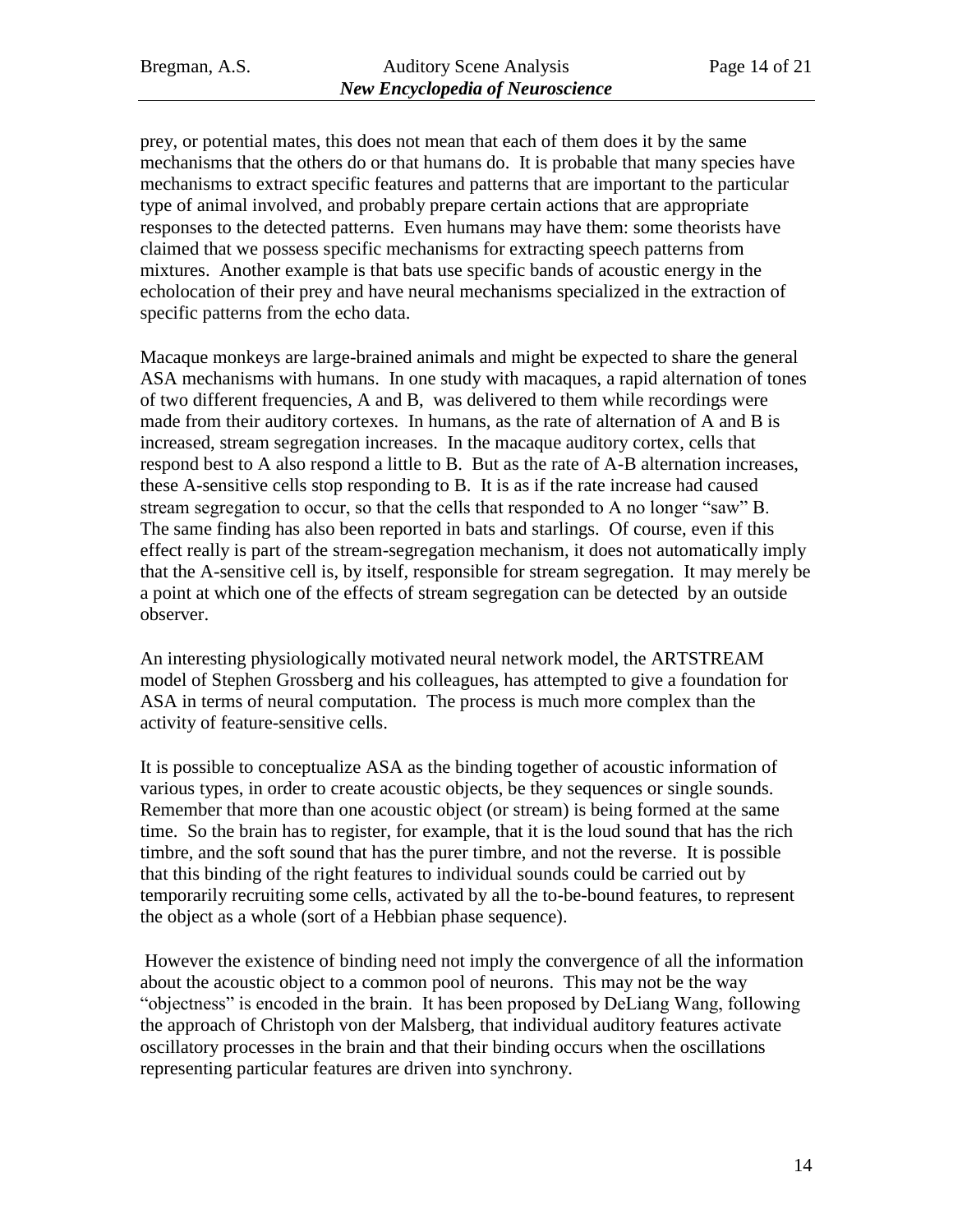# **Computational auditory scene analysis (CASA)**

Wang's theory, implemented in the form of a computational model, is one of many such models, inspired by the findings about human ASA. A new field of research, known as computational auditory scene analysis (CASA), attempts to create computational models of sound segregation. Most such models focus on the strongest cues for the grouping of sensory input: spatial location and harmonicity. However, a beginning has been made by Darryl Godsmark and Guy J. Brown, on a more open system that allows a multiplicity of features to influence the final organization, using a blackboard architecture.

There are important practical benefits in creating effective computational systems for ASA: Computer systems have great difficulty in recognizing speech mixed with other sounds; so a system that segregated sounds in the course of recognizing them would have a greater chance of successful recognition.

# **Conclusions**

Auditory scene analysis (ASA) affects all perceptible features of sound. The perceived loudness, position in space, pitch, rhythm and timbre of sounds all depend on how the sensory input is organized. As we have become increasingly aware of this fact, the topic of ASA has stimulated research in psychophysics, cognitive science, biology, neuroscience, mathematical and computational modeling, speech, hearing science, audio engineering, and the psychology of music.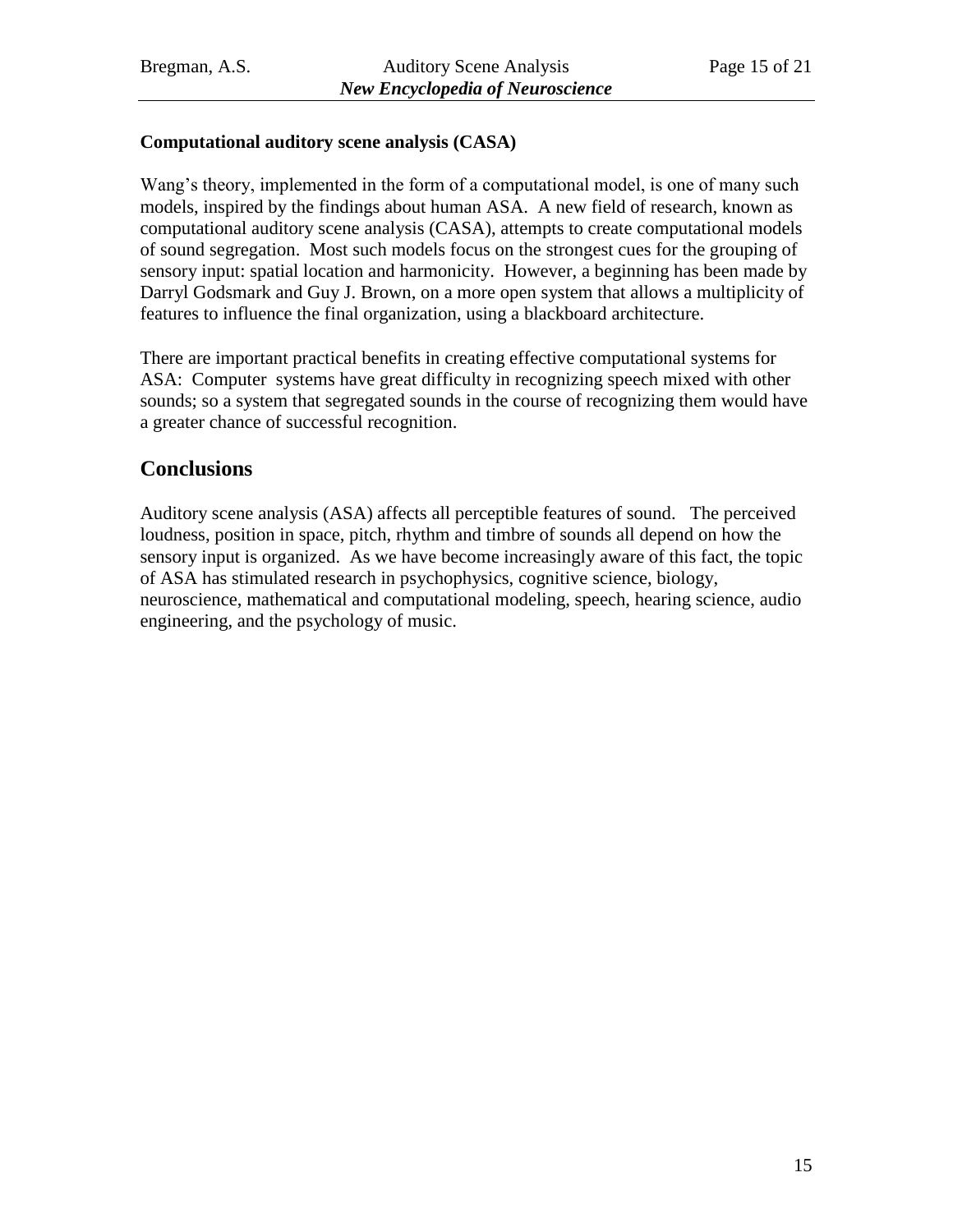# **Further Reading**

- Alain, C., Reinke, K., He, Y., Wang, C., & Lobaugh, N. (2005). Hearing two things at once: neurophysiological indices of speech segregation and identification. *Journal of Cognitive Neuroscience, 17(5),* 811-818.
- Bee, M.A., & Klump, G.M. (2004). Primitive auditory stream segregation: a neurophysiological study in the songbird forebrain. *Journal of Neurophysiology 92*\_, 1088-1104.
- Bregman, A. S. (1990) *Auditory scene analysis: the perceptual organization of sound*. Cambridge, Massachusetts: MIT Press. (Paperback 1994)
- Bregman, A.S., & Ahad, P. (1996) *Demonstrations of auditory scene analysis: the perceptual organization of sound.* Audio compact disk. Montreal: Authors (Distributed by MIT Press)
- Cooke, M. P., & Brown, G. J. (1993). Computational auditory scene analysis: Exploiting principles of perceived continuity. *Speech Communication, 13(3-4)*, 391-399.
- Darwin, C. J., & Carlyon, R. P. (1995). Auditory grouping. In Moore, Brian C. J (Ed). *Hearing*. (pp. 387-424). xxi, 468 pp. San Diego, CA, US: Academic Press.
- Ellis, D. P. W. (1999) Using knowledge to organize sound: The prediction-driven approach to computational auditory scene analysis and its application to speech/nonspeech mixtures. *Speech Communication, 27(3-4),* 281-298.
- Fishman, Y.I., Reser, D.H., Arezzo, J.C., & Steinschneider, M. (2001). Neural correlates of auditory stream segregation in primary auditory cortex of the awake monkey. *Hearing Research, 151*, 167-187.
- Grossberg, S., Govindarajan, K. K., Wyse, L. L, Cohen, M. A. (2004). ARTSTREAM: a neural network model of auditory scene analysis and source segregation. *Neural Networks. 17(4),* 511-536.
- Hartmann, W.M., & Johnson, D. (1991). Stream segregation and peripheral channeling. *Music Perception*, 9(2), 155-184.
- Hulse, S. (2002). Auditory scene analysis in animal communication. In Slater, P.J.B. & Rosenblatt, J.S. Snowdon, C.T., & Roper, I.J. (eds.). *Advances in the study of behavior, Vol. 31* (pp. 163-200). San Diego, CA, USA: Academic Press.
- Klump, G. (2005) How does the hearing system perform auditory scene analysis? In Van Hemmen, J.L., & Sejnowski, T. Jr. (eds). *23 problems in systems neuroscience.* ch. 15, Oxford: Oxford University Press..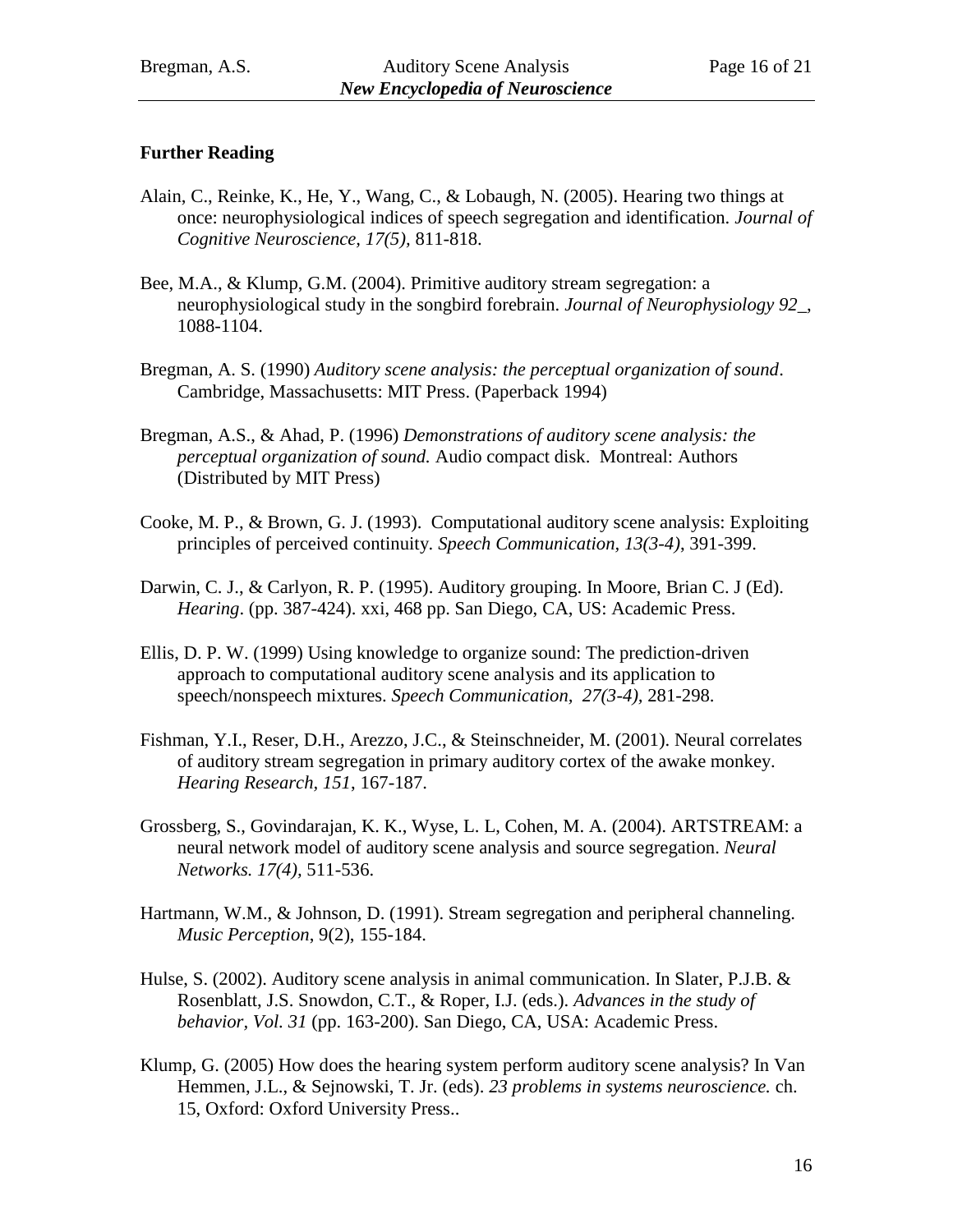- Winkler, I., Kushnerenko, E., Horváth, J., Čeponienė, R., Fellman, V., Huotilainen, M., Näätänen, R. & Sussman, E. (2003 ). Newborn infants can organize the auditory world. *Proceedings of the National Academy of Sciences of the United States of America, 100(20)*, 11812–11815.
- Moss, C. F & Surlykke, A. Auditory scene analysis by echolocation in bats. *Journal of the Acoustical Society of America, 110(4)*, 2207-2226.
- Rosenthal, D. F., & Okuno, H.G. (eds.) (1998). *Computational Auditory Scene Analysis*. Mahwah, NJ. USA: Erlbaum.
- Sussman, E. (2005). Integration and segregation in auditory scene analysis. *Journal of the Acoustical Society of America, 117(3, Pt 1),* 1285-1298.
- Wang, D. (1996) Primitive auditory segregation based on oscillatory correlation. *Cognitive Science*, 20, 409-456.
- Wang, D., & Guy J. Brown, G.J. (2006). *Computational Auditory Scene Analysis : Principles, Algorithms and Applications.* Piscataway, NJ, USA: Wiley-IEEE Press.
- Yost, W.A. (2004). Determining an auditory scene. In Gazzaniga, M.S (ed.). *The cognitive neurosciences,* 3rd edn, pp. 385-396. Cambridge, MA, USA: MIT Press.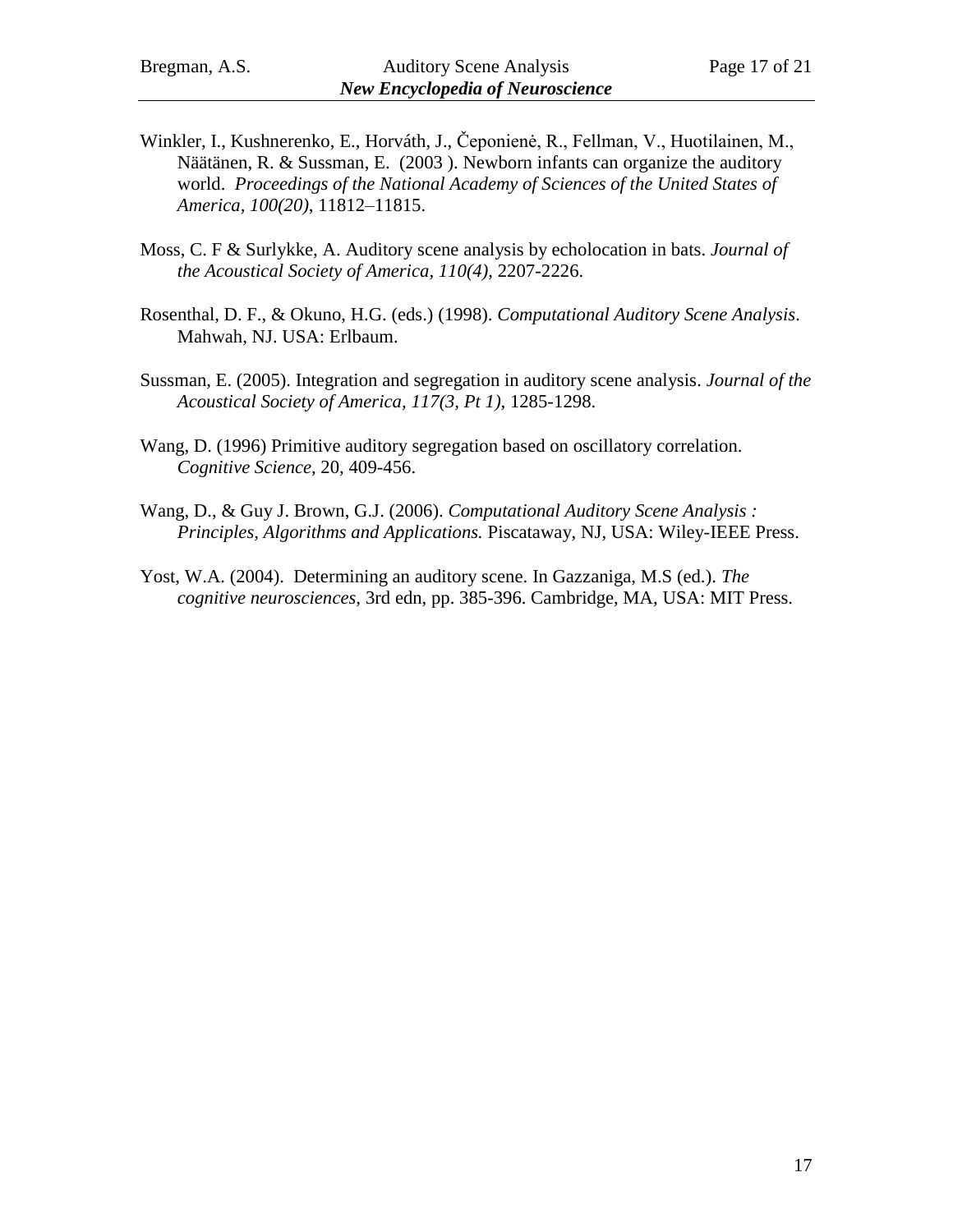Spectrogram of a mixture of four sound sources: the words, "one, two, three"; a voice singing "da-da-da", a person whistling, and a computer fan.

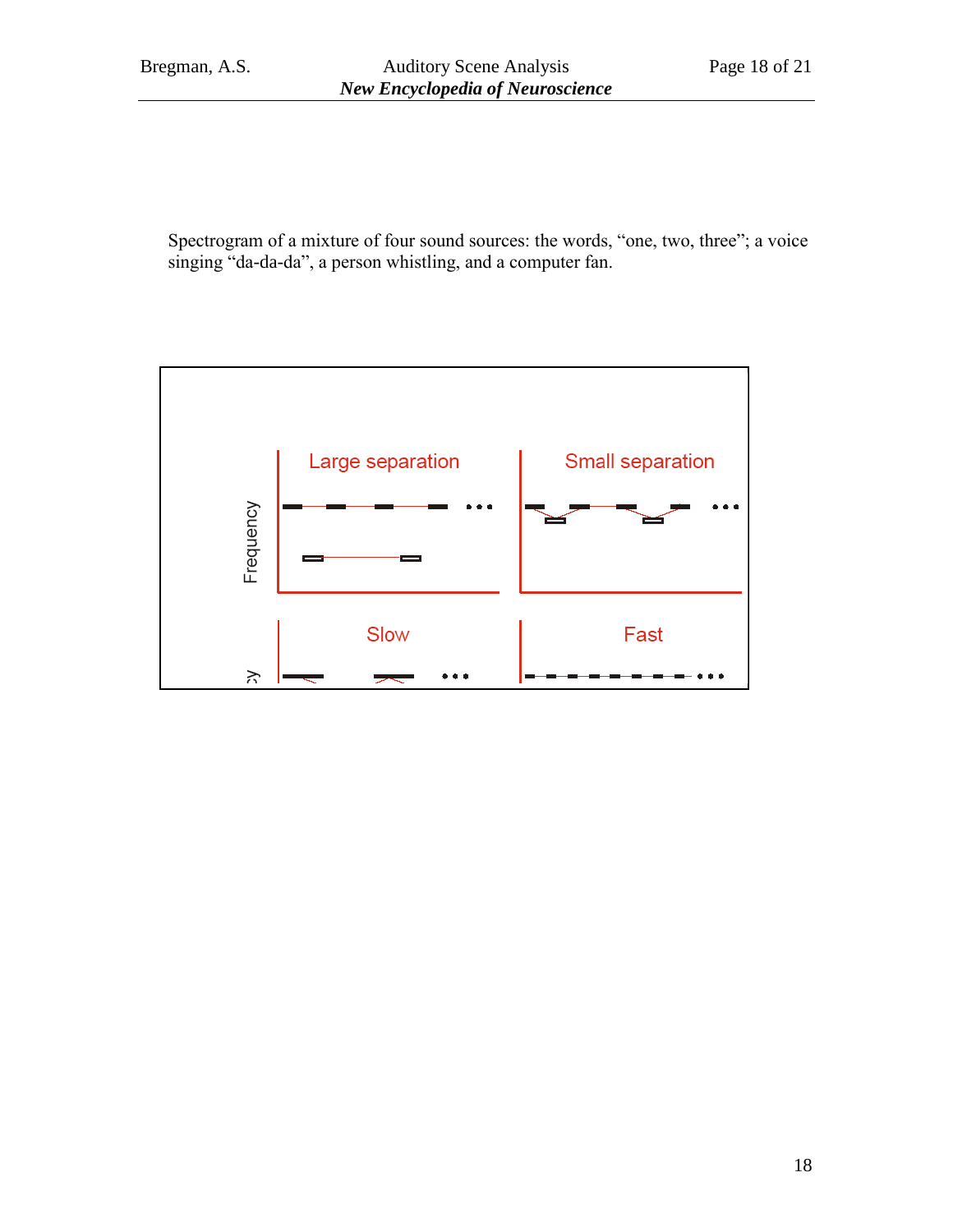Figure 2. Curves by van Noorden showing the thresholds for stream segregation. For each curve, the area above it shows the region (in frequency x time) in which two streams are heard; in the area below it, only one stream is heard. The temporal coherence boundary (TCB) is obtained when the listener is trying to hear all the tones as a single stream. The fission boundary (FB) is found when the listener is trying to hear the tones in two separate streams. The tonal pattern used was a galloping sequence of the form LHL–LHL–..., where L and H are lower and higher frequency tones respectively.

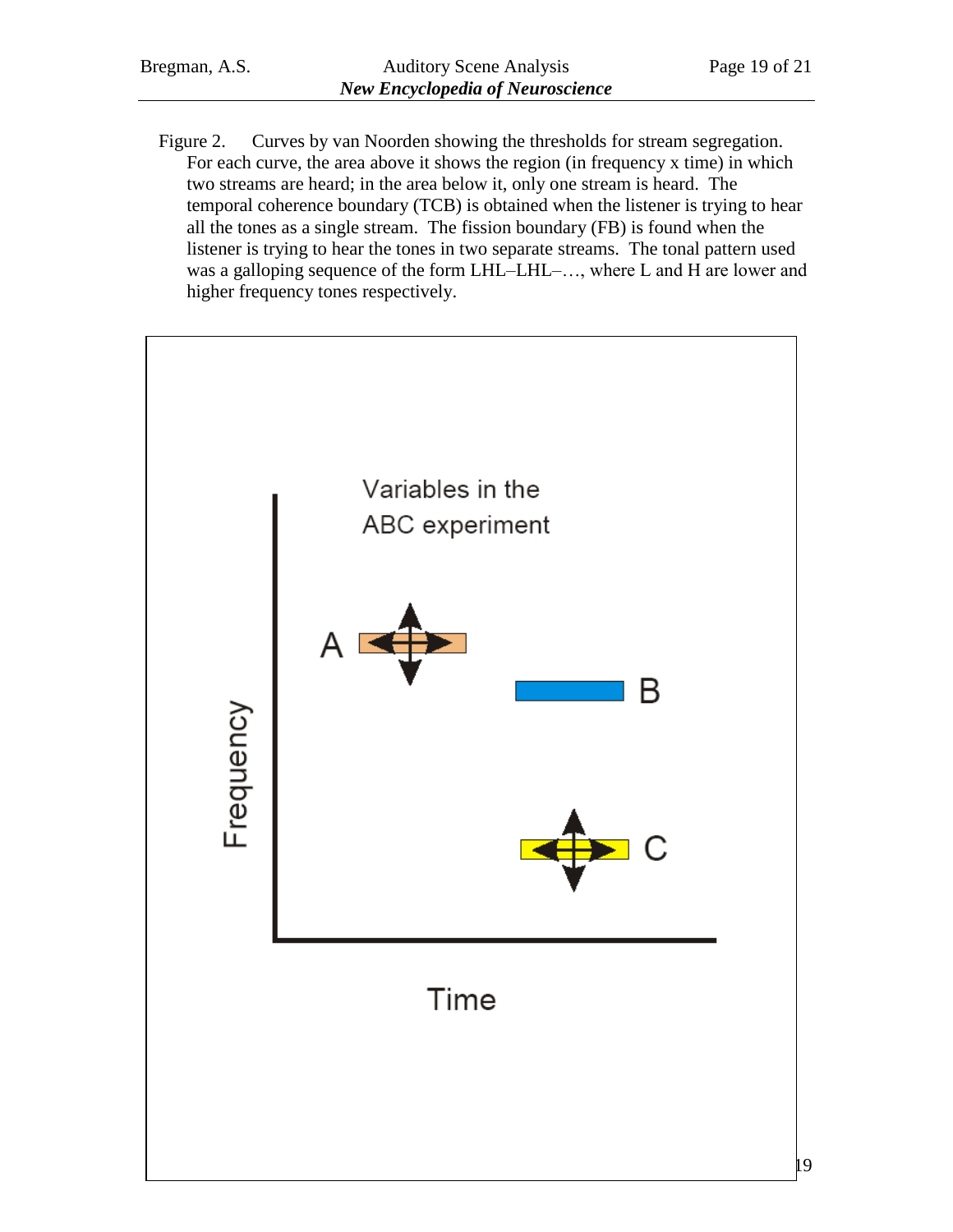Figure 3. Diagram of an stimulus pattern in which a pure tone, A, alternates repeatedly with a pair of pure tones, B and C. The arrows show that the temporal positions and frequencies of both A and C may be varied. As A comes closer to B in frequency or time, it captures the latter more strongly into a sequential stream. As C comes closer to B in frequency or becomes more synchronous with it, it captures B more strongly into a fused perceptual unit.